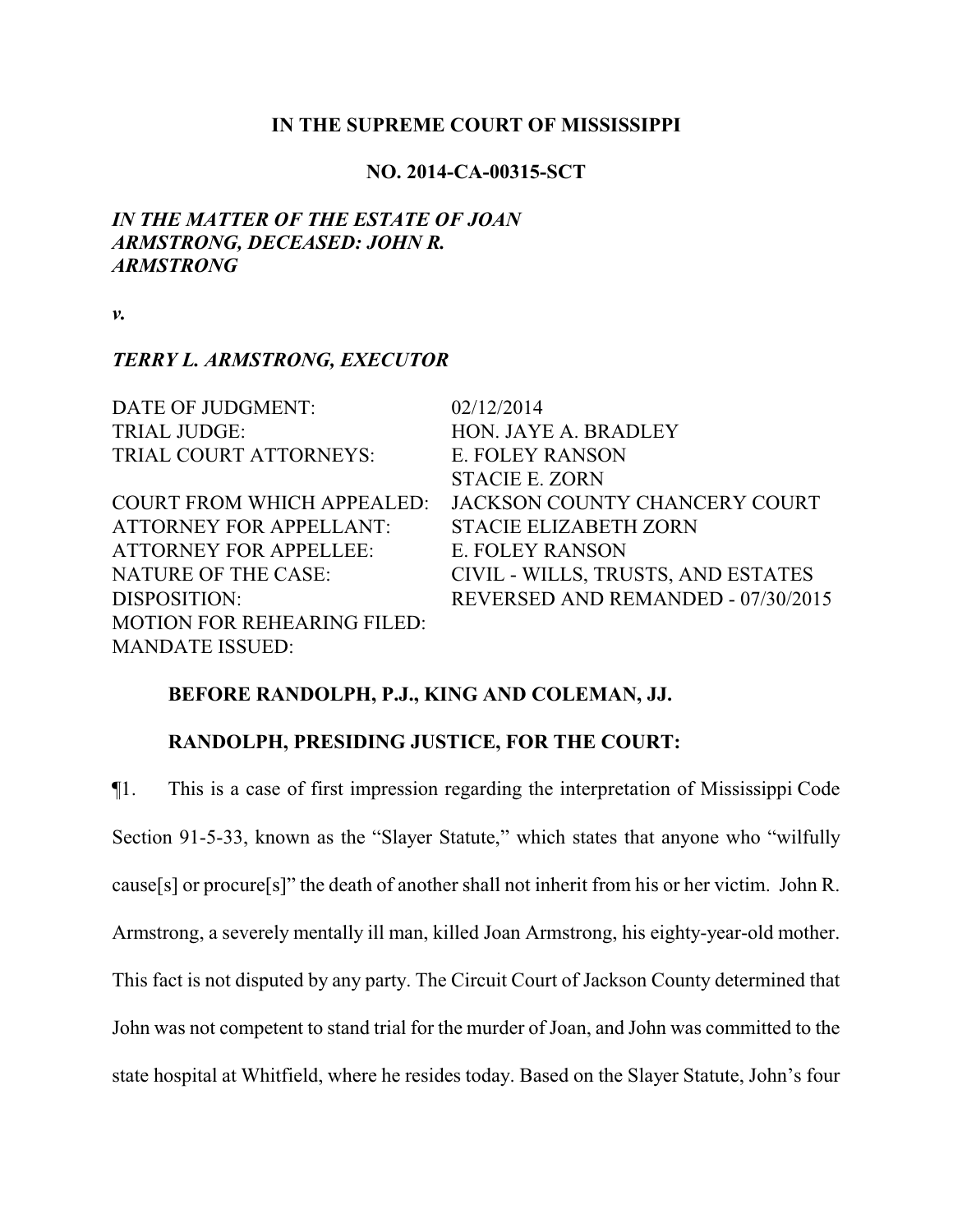siblings requested that the devise to John in their mother's will be declared void. The chancellor granted their motion, and John, through his court-appointed guardian *ad litem*, appeals the ruling. Finding that a hearing to determine John's mental status at the time of the murder is necessary prior to granting the motion, we reverse and remand for a hearing consistent with this opinion.

#### **STATEMENT OF FACTS AND PROCEEDINGS BELOW**

¶2. On August 7, 2010, Joan Armstrong was contacted by several of her son's neighbors, who were worried about their children's safety, after they noticed John acting erratically. John had a long history of serious mental illness, having been treated since 1989.<sup>1</sup> Joan picked up John at his apartment and brought him back to her condominium. Joan had invited some of her friends to come over to the condominium swimming pool. Worried that his mother was leaving him, John went upstairs and retrieved a crochet-covered brick, which he used to hit Joan repeatedly over the head. He then moved her body to the bathroom and repeatedlystabbed her. He informed lawenforcement officers fromthe Ocean Springs Police Department (OSPD) that he was preparing her body to be buried by bleeding her.

¶3. Joan's death certificate listed her cause of death as "contusion of brain with subdural and subarachnoid hemorrhage [due to] multiple blunt force injuries of head." Joan also sustained multiple stab wounds and rib fractures. Joan's death was listed as a homicide due to the multiple strikes to her head.

<sup>&</sup>lt;sup>1</sup> John suffers from delusions and hallucinations and has been diagnosed as a paranoid schizophrenic.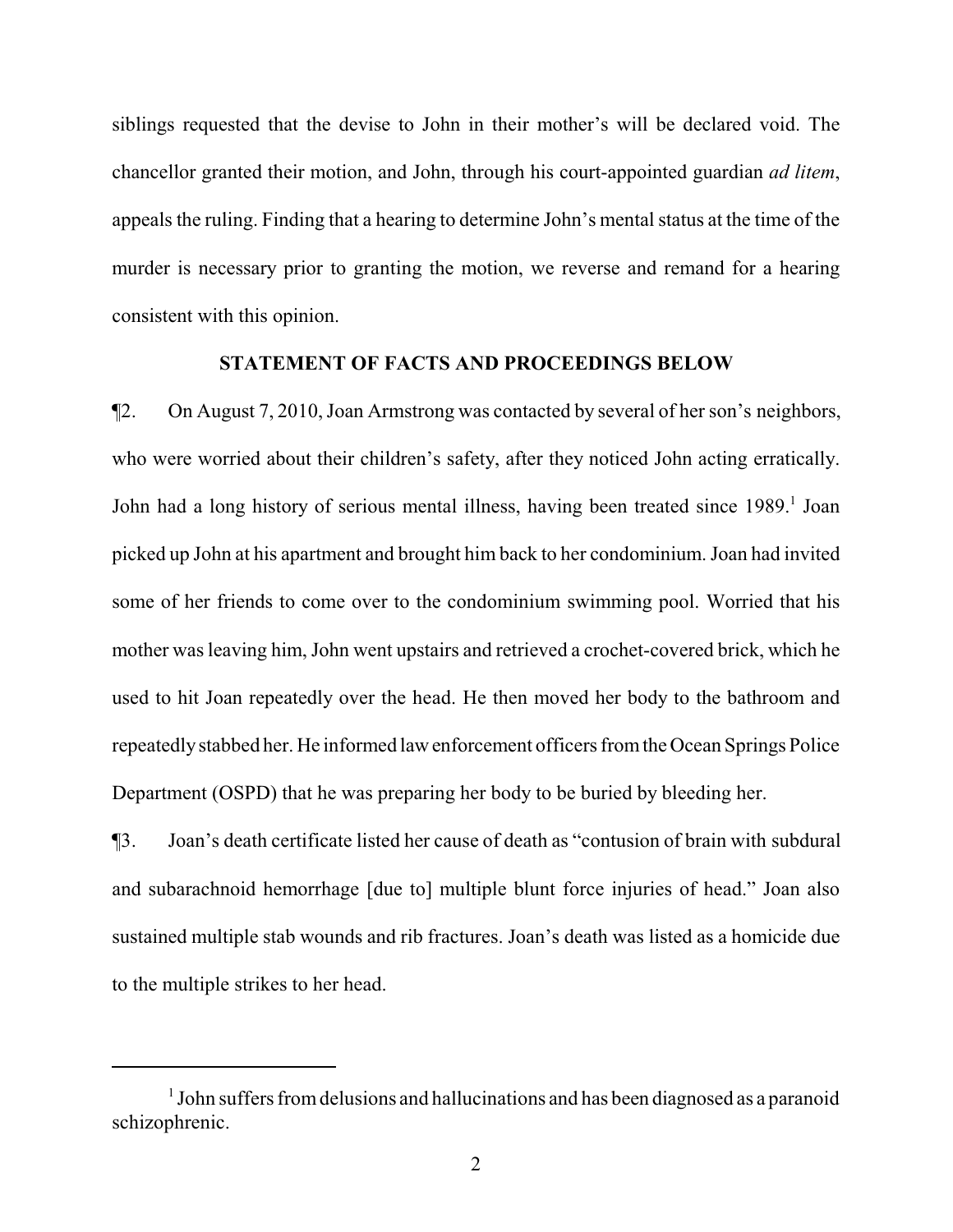¶4. John admitted to the OSPD that he had killed Joan. His confession was overheard by his sister-in-law, Lee. John was arrested and subsequently indicted for Joan's murder.

¶5. The circuit court ordered that John receive a mental evaluation and treatment from the state hospital at Whitfield, to determine if he was competent to stand trial. Dr. Reb McMichael, Chief of Forensic Services at the Mississippi State Hospital, opined that John was not competent to stand trial. The circuit court then committed John to Whitfield, ordering that he remain at that facility until he was declared competent to stand trial. John continues to undergo treatment at Whitfield.

¶6. Terry L. Armstrong, John's brother, filed a petition in the Chancery Court of Jackson County, Mississippi, to probate Joan's will. The will appointed Terry as executor. Joan left her estate equally to her five children. The petition listed the following children as Joan's sole heirs-at-law: Terry L. Armstrong, David Armstrong, Jill Seiler, Gail Jones, and John Armstrong. Joan's will was admitted to probate, and letters testamentary were granted to Terry, as executor. The chancellor also entered an order establishing Joan's heirs-at-law as Terry Armstrong, David Armstrong, Jill Seiler, Gail Jones, and John Armstrong.

¶7. Once the heirs-at-law were determined, Terry filed a Motion to Declare Devise Void as to John, based on the Slayer Statute. Terry requested that this motion not be heard until the pending criminal charges against John were finally resolved. Due to John's mental illness, Terry requested that a guardian *ad litem* be appointed. Terry also filed a Motion for Partial Distribution, acknowledging that significant time might pass before John's guilt was determined. Therefore, the assets of Joan's estate, exclusive of the portion assigned to John,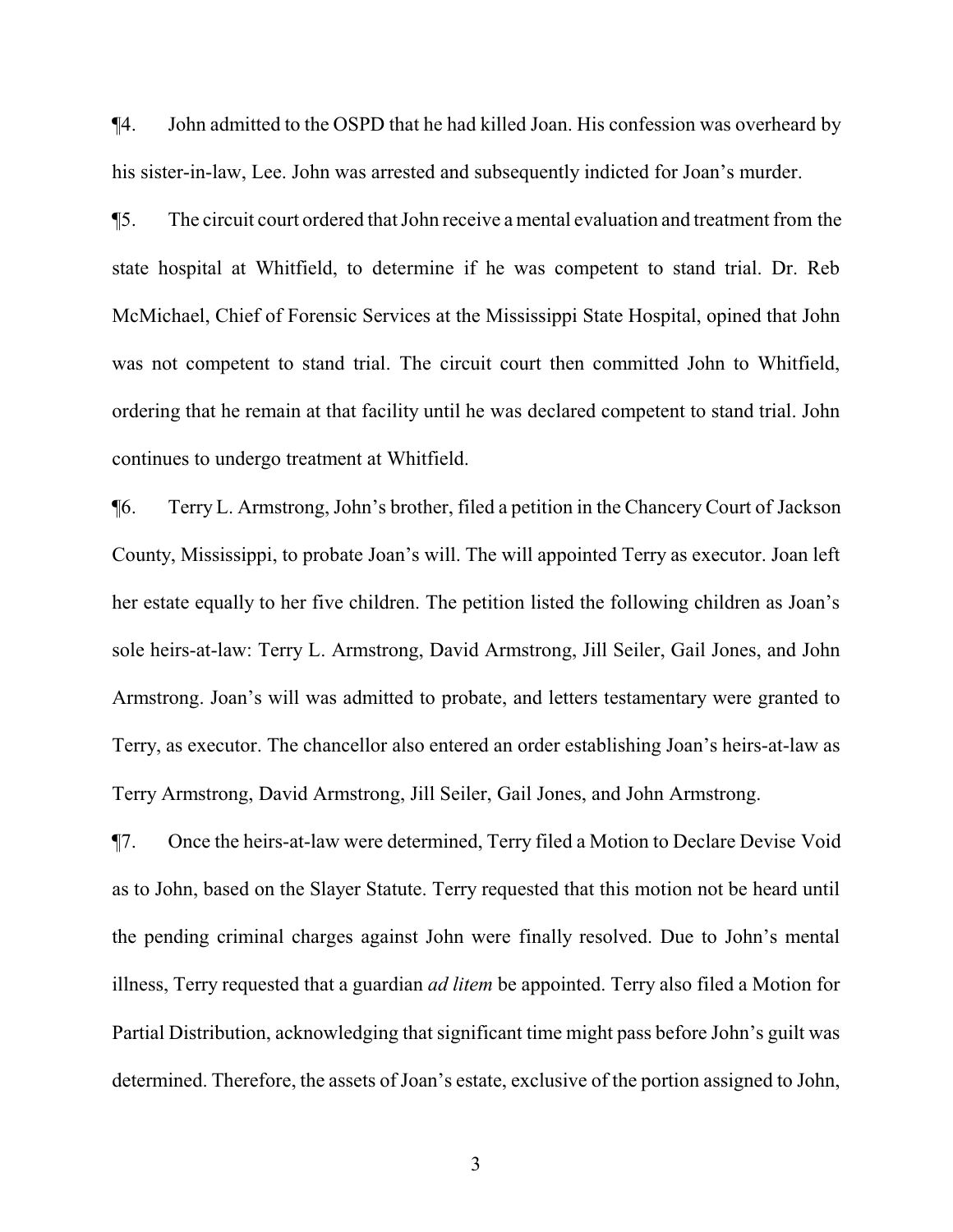should be distributed to the other four children. The chancellor entered an order distributing eighty percent of Joan's residuary estate equally to four of Joan's children and placing John's twenty percent in a supplemental needs trust.

¶8. Stacie E. Zorn was appointed to represent John as his guardian *ad litem*. In response to the motion to declare the devise to John void, John argued that Terry had failed to prove he willfully or feloniously caused the death of Joan; the matter was not ripe for hearing because there had been no adjudication of his guilt in the criminal matter; and that, due to his mental incapacity, he lacked the requisite intent to commit a willful act; therefore, the Slayer Statute was not applicable.

¶9. After the chancellor heard arguments on the motion, she entered an order declaring the devise to John void. The chancellor recognized that this was a case of first impression, as there had been no decision addressing whether a person determined to be mentally incompetent to stand trial could be considered to have "wilfully" caused the death of another. The chancellor determined that the meaning of "wilfully" should be interpreted within the civil context, and not the criminal context. The chancellor found the following evidence to be proof of John's willfulness in Joan's killing:

- 1. John was discovered at Joan's home with Joan's body by law enforcement. John was covered in Joan's blood.
- 2. In the immediate aftermath of the homicide, John confessed to law enforcement. This confession was witnessed by John's sister-in-law who offered testimony at this motion hearing.
- 3. OSPD, at the conclusion of their investigation, issued a Complaint alleging John, "feloniously, willfully and unlawfully with deliberate design" caused the death of Joan.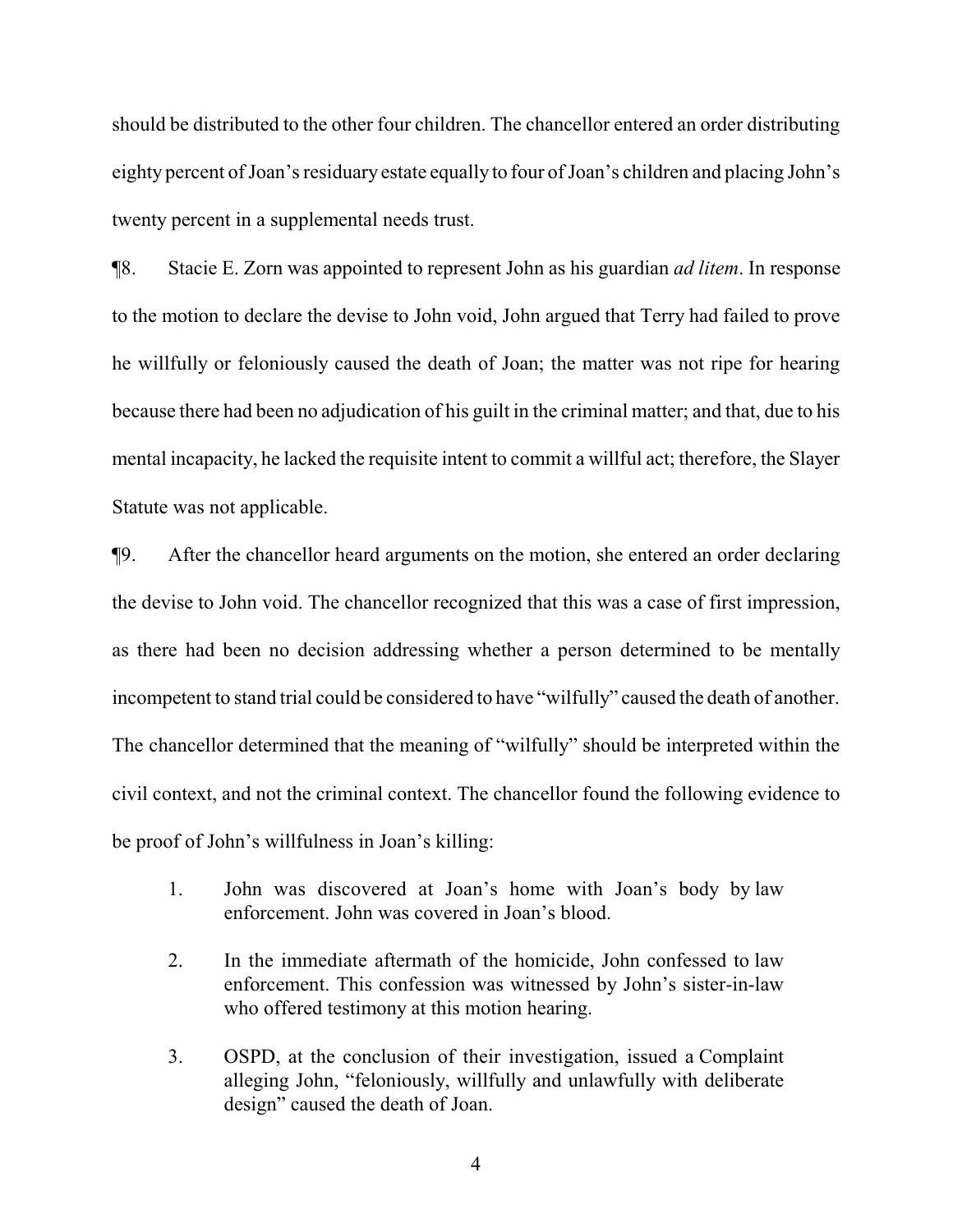4. A Jackson County Grand Jury returned an indictment against John for the willful and felonious murder of Joan.

Based on the above evidence, the chancellor held that John willfully caused the death of his mother and could not benefit from her estate pursuant to the Slayer Statute. The chancellor stated that:

[t]his is the type of behavior our Slayer Statute contemplates. Further, while it is acceptable under our justice system to allow a killer to escape criminal liability due to his mental illness, it would be a perversion of justice to allow him to benefit from it in this instance, especially in a court of equity.

John timely filed notice of his appeal. The chancellor ordered that the portion of the estate

set aside for John would remain in the registry of the court or other trust account pending the

outcome of this appeal.

# **STATEMENT OF THE ISSUES**

¶10. John presents the following three issues:

- I. Whether the Chancery Court was precluded from ruling upon the Executor's Motion to Declare Devise Void under the Mississippi slayer statute, Mississippi Code Annotated § 91-5-33, when there has been no outcome in John's criminal proceedings due to his mental incapacity to stand trial at this time.
- II. Whether an individual charged with murder but not tried due to mental incapacity may be precluded from inheriting under the Mississippi slayer statutes, Mississippi Code Annotated §§ 91-1-25 and 91-5-33.
- III. Whether the Executor presented sufficient evidence to prove that the killing of Joan Armstrong was intentional on the part of John Armstrong.

# **ANALYSIS**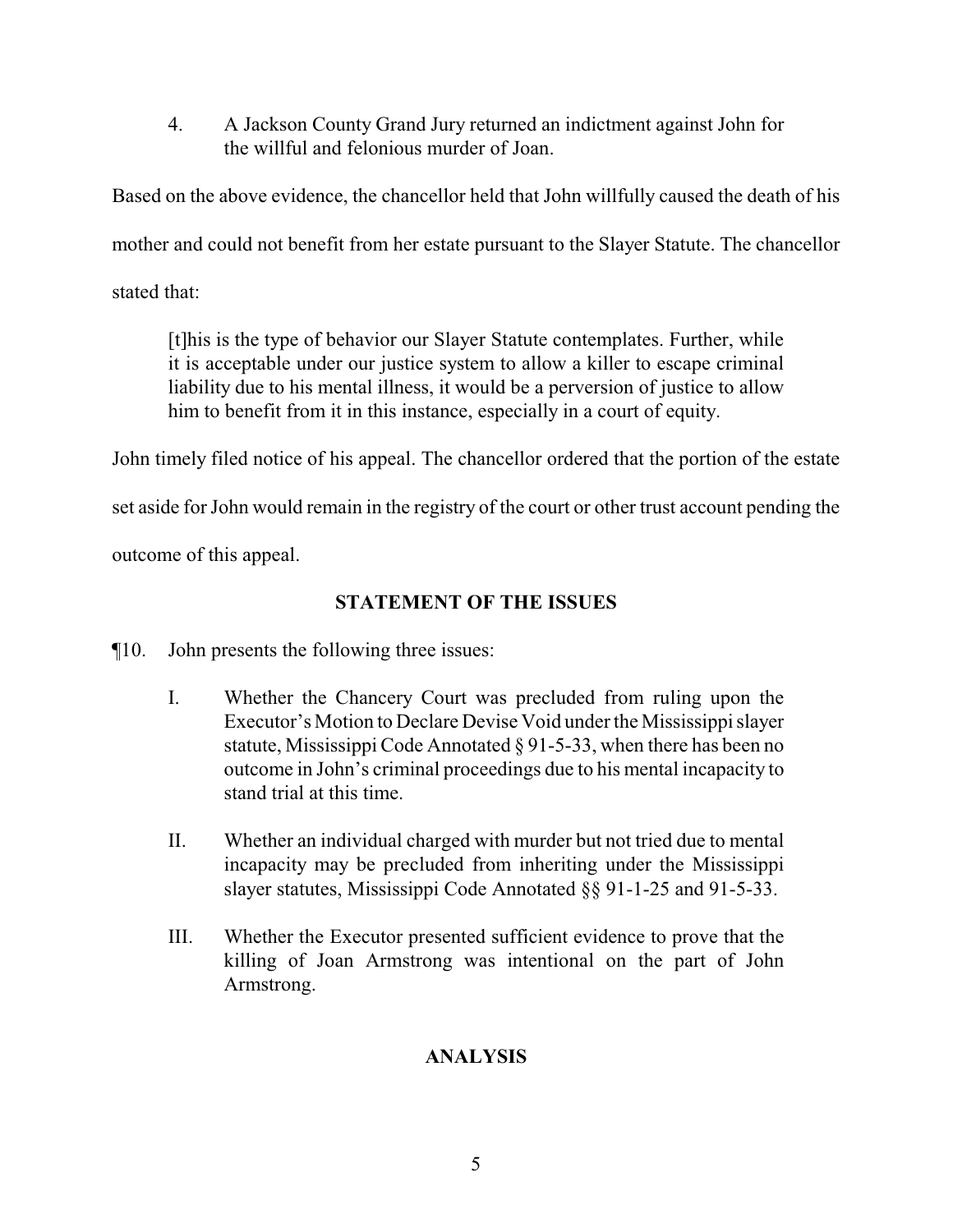¶11. Findings of a chancellor will not be disturbed on review unless the chancellor was "manifestly wrong, clearly erroneous, or applied the wrong legal standard." *Bluewater Logistics, LLC v. Williford*, 55 So. 3d 148, 166 (Miss. 2011) (quoting *Powell v. Campbell*, 912 So. 2d 978, 981 (Miss. 2005)). The Court will review a chancellor's judgment for abuse of discretion. *Hotboxxx, LLC v. City of Gulfport*, 154 So. 3d 21, 24 (Miss. 2015) (citing *Mississippi Power Co. v. Hanson*, 905 So. 2d 547, 549 (Miss. 2005); *McNeil v. Hester*, 753 So. 2d 1057, 1063 (Miss. 2000)). For questions of law, the Court will apply the *de novo* standard of review. *Hotboxxx*, 154 So. 3d at 24.

¶12. When called upon to examine a statute, "the Court first looks to the language of the statute." *Lawson v. Honeywell Intern., Inc.*, 75 So. 3d 1024, 1027 (Miss. 2011) (citing *Pinkton v. State*, 481 So. 2d 306, 309 (Miss. 1985)). "If the words of a statute are clear and unambiguous, the Court applies the plain meaning of the statute and refrains from using principles of statutory construction." *Id.* (citing *Clark v. State ex rel. Miss. State Med. Ass'n,* 381 So. 2d 1046, 1048 (Miss. 1980)). Section 91-5-33 of the Mississippi Code reads in pertinent part:

If any person shall *wilfully* cause or procure the death of another in any manner, he shall not take the property, or any part thereof, real or personal, of such other under any will, testament, or codicil. Any devise to such person shall be void and, as to the property so devised, the decedent shall be deemed to have died intestate.

Miss. Code Ann. § 91-5-33 (Rev. 2013) (emphasis added).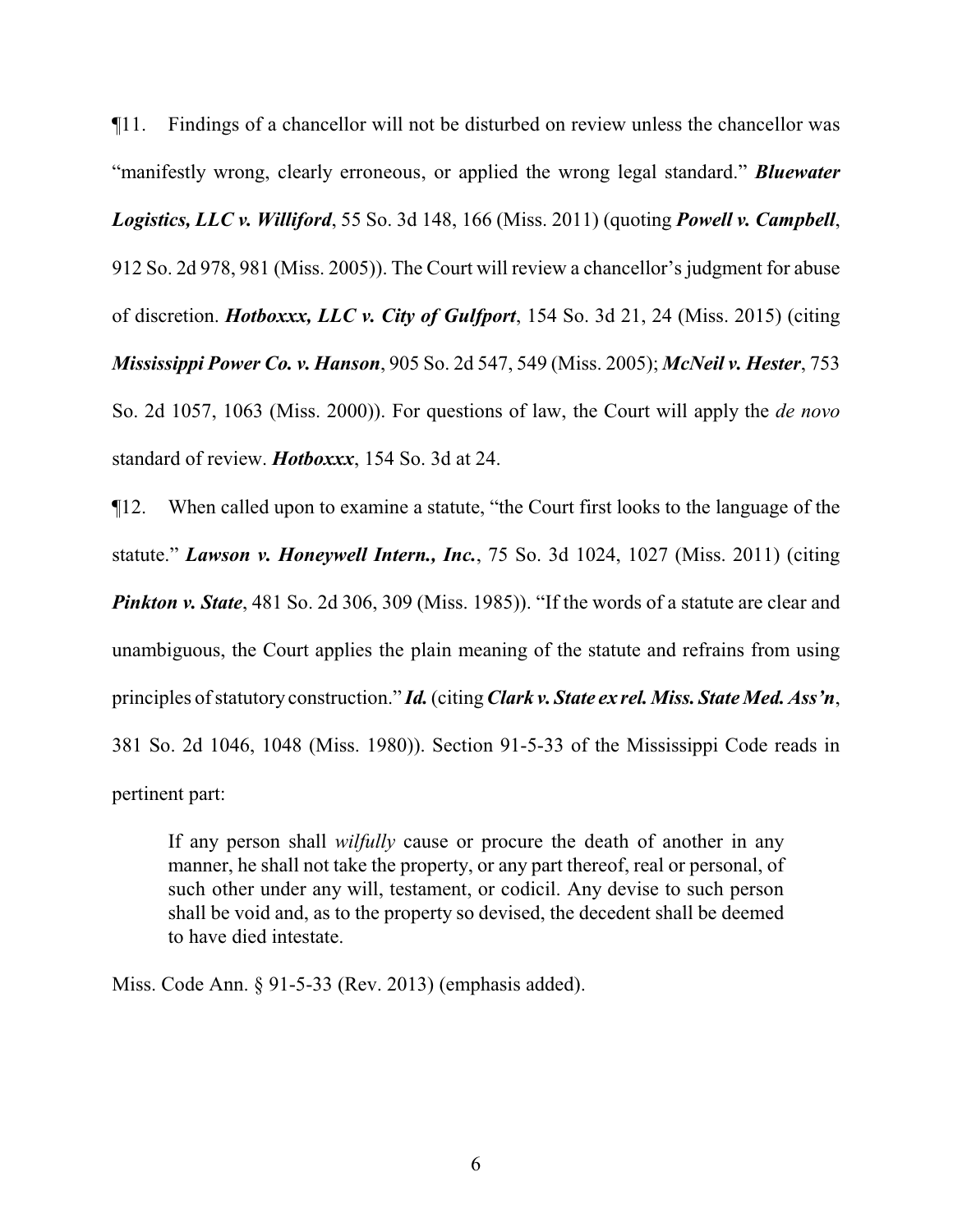¶13. The key word in this statute is "wilfully." In the criminal context, this Court has addressed the meaning of "wilfully," finding that it is synonymous with "knowingly" and "intentionally."

The Court has held that terms "willfully" and "knowingly" have substantially the same meaning in criminal statutes. *Ousle*y [*v. State*], [145 Miss. 451,]122 So. [731,] 732 [(1929)] (indictment was sufficient even though it used the words "willfully, unlawfully[,] and feloniously" rather than "knowingly" as used in the statute). *See also Boyd v. State*, 977 So. 2d 329, 335 (¶ 22) (Miss. 2008) ("An act 'willfully' done is an act 'knowingly' and 'intentionally' done."); *Moore v. State*, 676 So. 2d 244, 246 (Miss. 1996) ( "willfully" has the same meaning as "knowingly"). Relying on *Ousley*, the Court of Appeals held that the terms "wilfully and feloniously" had substantially the same meaning as "purposely or knowingly" when ruling on the sufficiency of a jury instruction for aggravated assault. *Davis v. State*, 909 So. 2d 749, 752-53 (¶ 13) (Miss. Ct. App. 2005).

*State v. Hawkins*, 145 So. 3d 636, 641 (Miss. 2014). In *Ousley*, this Court held that "[a] willful act is one that is done knowingly and purposely with the direct object in view of injuring another." *Ousley*, 122 So. at 732 (quoting *Hazle v. So. Pac. Co.*, 173 F. 431 (C.C. Or. 1909)).

¶14. Additionally, the Model Penal Code reads that "[a] requirement that an offense be committed wilfully is satisfied if a person acts knowingly with respect to the material elements of the offense, unless a purpose to impose further requirements appears." Model Penal Code § 2.02(8) (1962). A person acts "knowingly" with respect to a material element of an offense "if the element involves the nature of his conduct or the attendant circumstances, he is aware that his conduct is of that nature or that such circumstances exist" and "if the element involves a result of his conduct, he is aware that it is practically certain that his conduct will cause such a result." Model Penal Code  $\S 2.02(2)(b)(i)$ -(ii) (1962).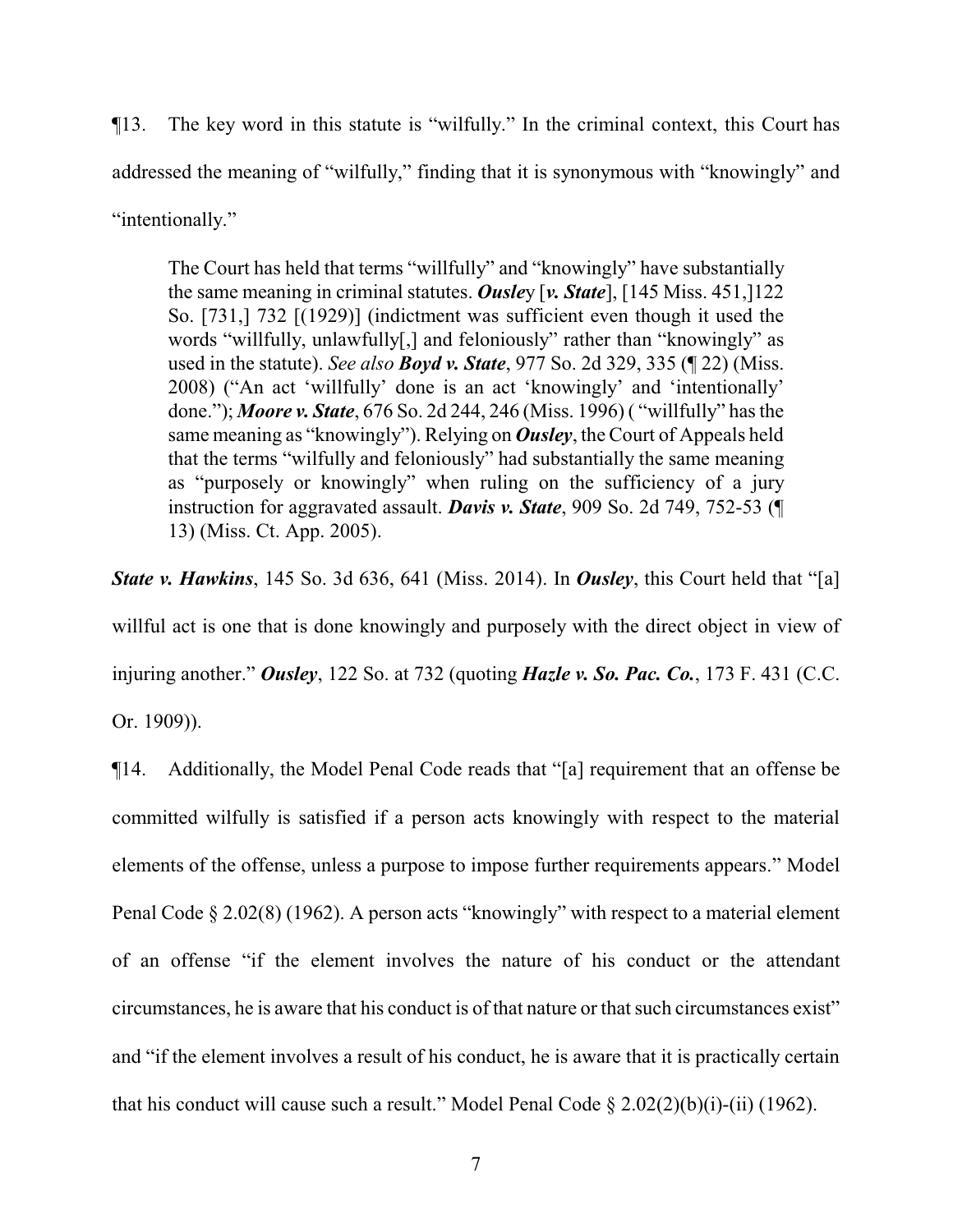¶15. However, Section 91-5-33 is a civil statute. The usual meaning of "willful" in tort law is that an "actor has intentionally done an act of an unreasonable character in disregard of a risk known to him or so obvious that he must be taken to have been aware of it, and so great as to make it highly probable that harm would follow." W. Prosser, *Handbook of the Law of Torts* § 34 (1971).

¶16. This Court has held that a person who willfully causes the death of another is barred from participating in the victim's estate. *Genna v. Harrington*, 254 So. 2d 525, 527 (Miss. 1971). "Mississippi's Slayer Statute is strictlyconstrued and narrow in purpose." *In re Estate of Miller*, 840 So. 2d 703, 706 (Miss. 2003). "The sole purpose of a 'slayer statute' is to prevent the slayer from benefitting from the death of the victim or profiting from the wrongdoing. *Id.* (quoting 26B C.J.S. *Descent and Distribution* § 57, at 362-63 (2001)).

¶17. Mississippi courts have not addressed whether the Slayer Statute precludes insane persons from inheriting from their victims. Some cases have discussed manslaughter pleas, which are beneficial to this analysis. In *Henry v. Toney*, 211 Miss. 93, 50 So. 2d 921 (1951), the Court was presented with the issue of whether John Henry willfully caused the death of his wife, such that he could not inherit her land. Henry was charged with second-degree murder but pleaded guilty to manslaughter. *Id.* at 922. The Court noted that, under Mississippi statutes, manslaughter is not necessarily a willful killing. *Id.* at 923. "For that reason, it is obvious that such plea cannot be conclusive evidence of guilt of such a killing. On the contrary, it can amount to only slight evidence, or evidence merely that the killing has occurred." *Id.* The Court reversed the finding of the trial court that Henry could not inherit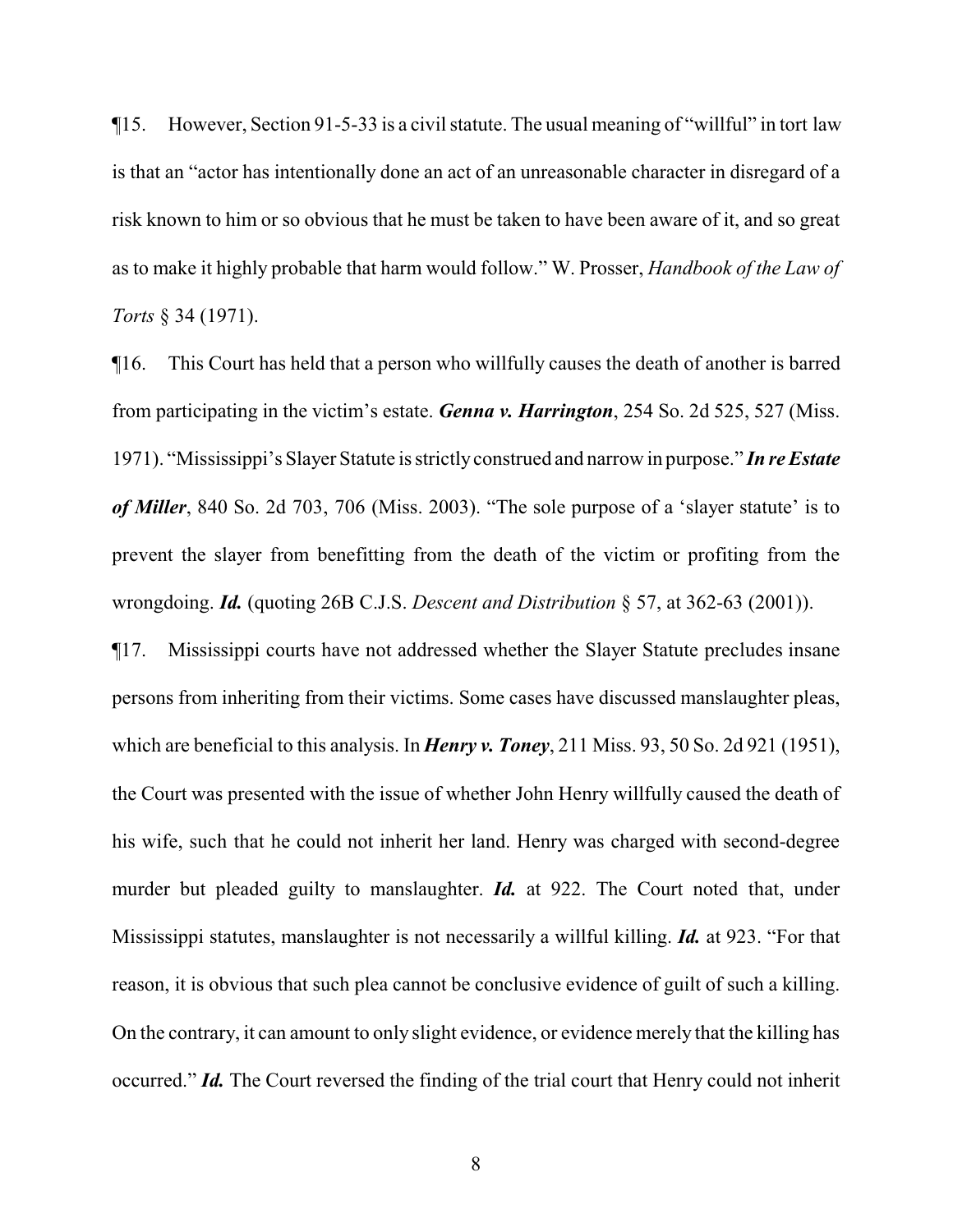his wife's property and remanded the case for a new trial, instructing the trial court that " all evidence which will throw any light on the issue of whether or not this killing was willful is competent and admissible." *Id.*

¶18. In *Hood v. VanDevender*, 661 So. 2d 198 (Miss. 1995), Linda VanDevender killed her husband. Linda was charged with murder, pleaded guilty to manslaughter, and received a twenty-year-suspended sentence. *Id.* at 201. No further evidence of culpabilitywas offered by her husband's estate. *Id.* The chancellor determined that the estate had failed to show that Linda willfully killed her husband. *Id.* at 200.

¶19. On appeal, the Court considered "whether evidence of a guilty plea to the charge of manslaughter is sufficient, standing alone, to enable a fact finder to conclude that one is prohibited from inheriting under our statutes which precluding one who willfully kills another from inheriting from that person." *Id.* at 201. Relying on *Franklin Life Insurance Company v. Strickland*, 376 F. Supp. 280, 283 (N.D. Miss. 1974) ("Although a plea of guilty in a criminal proceeding and conviction thereon are clearly admissible in evidence, they are ordinarily not conclusive on the pleader and may be explained or rebutted in a subsequent civil case."), *Henry*, 50 So. 2d at 923 (Pleading guilty to manslaughter is only "slight evidence, or evidence merely that the killing has occurred."), and Mississippi manslaughter statutes which do not require willfulness, the Court ruled that Linda was not prohibited from inheriting from her deceased husband's estate. *Hood*, 661 So. 2d at 201.

¶20. Numerous courts have held that an insane person would not be precluded by a slayer statute from inheriting from his or her victim, due to their mental condition at the time of the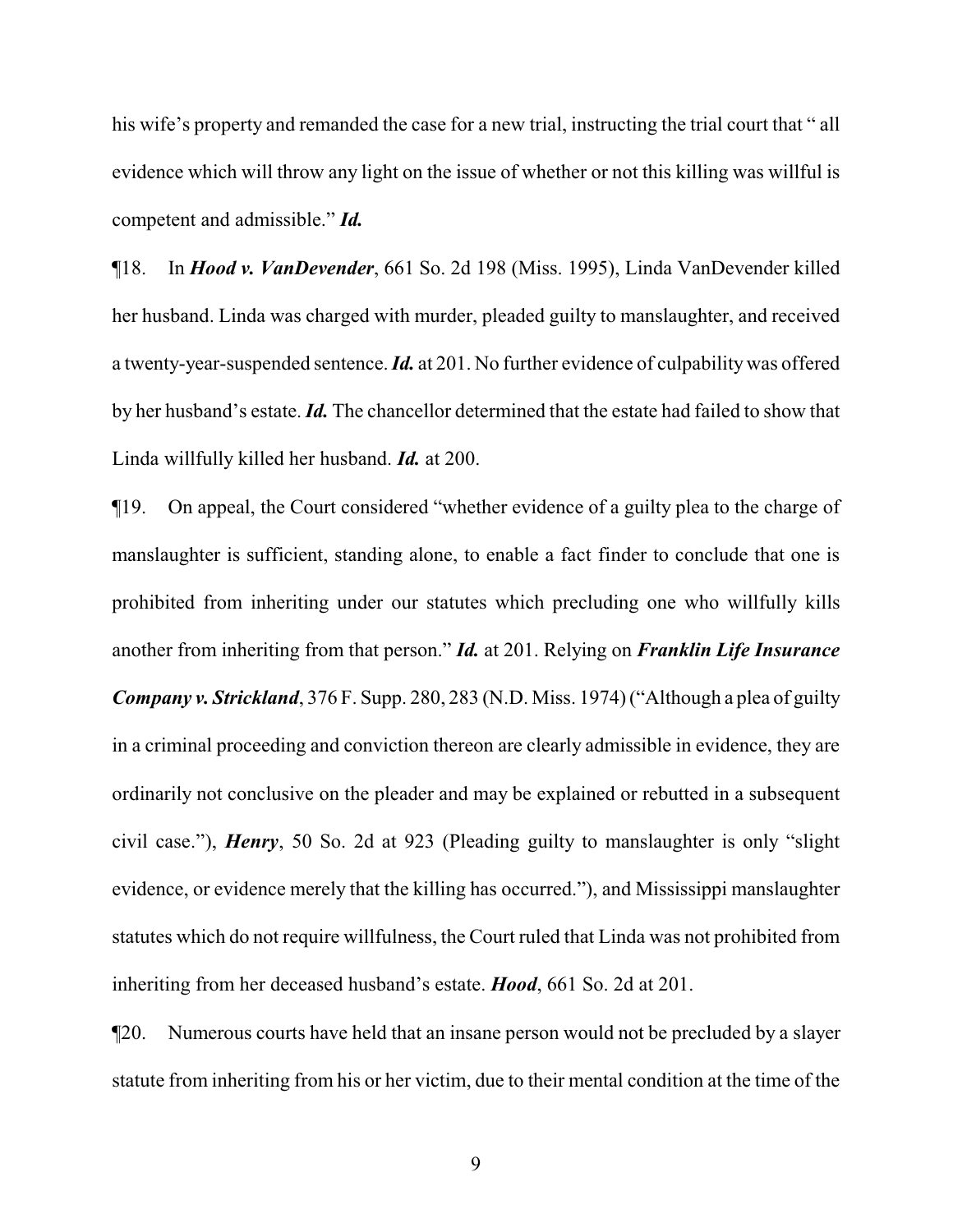killing. *See Estates of Ladd*, 91 Cal. App. 3d 219, 226, 153 Cal. Rptr. 888 (Ct. App. 1979) (Court held that a mother, who was insane at the time she murdered her two sons, was not barred from inheriting her two sons' estates by statute, which provides that no person who has unlawfully and intentionally caused the death of a decedent shall be entitled to succeed to any portion of estate or to take under any will of decedent, because insane persons are not capable of acting "intentionally."); *Hill v. Morris*, 85 So. 2d 847, 851 (Fla. Sup. Ct. 1956) ("The effect of the judgment of acquittal by reason of insanity was to establish conclusively that petitioner was not guilty of the public offense with which she was charged, because as a matter of criminal law she lacked the capacity to commit the crime." Therefore, the court held the insane widow was permitted to inherit from her deceased husband.); *Turner v. Estate of Turner*, 454 N.E.2d 1247, 1252 (Ind. Ct. App. 1983) (The court ruled that the equitable doctrine which sought to bar a person from profiting from his wrongful conduct had no application where an insane person shot and killed his parents.); *Ford v. Ford*, 307 Md. 105, 122, 512 A.2d 389, 398 (1986) (The court held that the slayer's rule was not applicable when the killer was not criminally responsible at the time he committed the homicide.); *In re Vadlamudi Estate*, 183 N.J. Super. 342, 443 A.2d 1113 (1982) (An insane slayer was allowed to inherit from her husband's estate.); *In re Wirth's Estate*, 59 Misc. 2d 300, 302-03, 298 N.Y.S.2d 565, 567-68 (Sur. 1969) (Court determined it was not against the state's public policy to permit someone who has killed "while insane subsequently to take a share of the estate of the deceased or the proceeds of a policy of life insurance on the life of the deceased of which the insane killer is beneficiary."); *In re Lupka's Estate*, 56 Misc.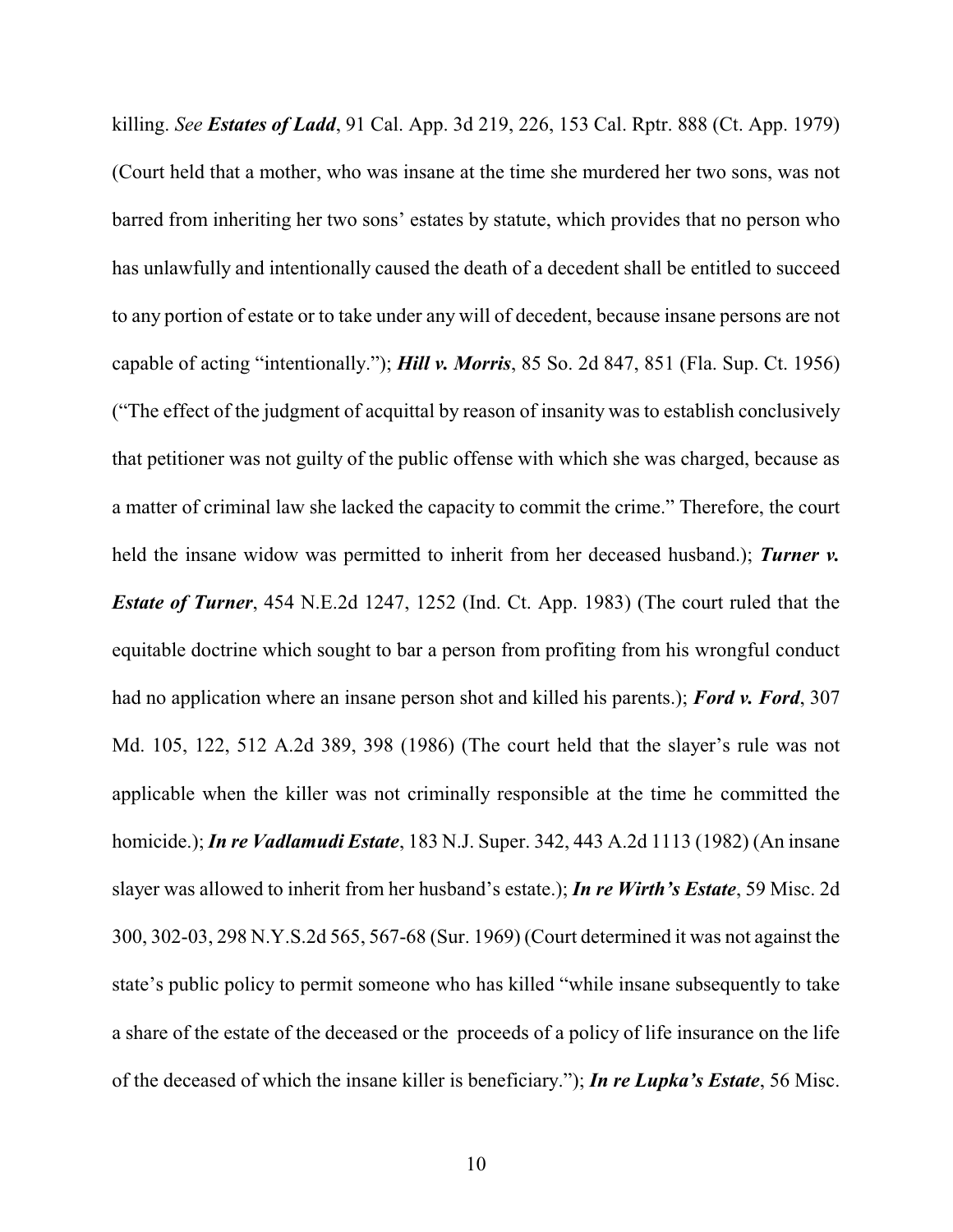2d 677, 289 N.Y.S.2d 705 (Sur. 1968) (New York court held that a husband could take under his wife's will although the wife died from effects of assault by husband, where husband was mentally ill at time of assault.); *Quick v. United Benefit Life Ins. Co.*, 287 N.C. 47, 213 S.E.2d 563, 566 (1975) (Court prevented slayer statute's application in cases of involuntary manslaughter, justifiable or excusable homicide, accidental killing or where the slayer was insane.); *Hoffman's Estate*, 39 Pa. D & C. 208, 209-10 (1940) (Wife who killed her husband but found to be insane was entitled to share in her husband's estate.); *De Zotell v. Mutual Life Ins. Co.*, 60 S.D. 532, 245 N.W. 58, 65 (1932) (South Dakota's slayer's rule requires that the killer be "sane" for it to apply.); *Simon v. Dibble*, 380 S.W. 2d 898, 899 (Tex. Civ. App. 1964) (A Texas court determined the husband could inherit from the wife he killed because an insane person was not capable of willfully taking the life of another.); *In re Estate of Mahoney*, 126 Vt. 31, 220 A.2d 475 (1966) (Court determined slayer statute would not be applicable if the slayer was insane.).

¶21. Other courts have held that the slayer rule is applicable, even if the killer was insane at the time of the murder. *See Dougherty v. Cole*, 401 Ill. App. 3d 341, 348, 934 N.E.2d 16, 22 (Ill. App. Ct. 2010) (The court determined that, although an individual was insane for criminal purposes, he was nevertheless cognizant that he was killing a person; therefore, the Slayer Statute prevented the killer frombenefitting fromhis actions.); *Osman v. Osman*, 285 Va. 384, 737 S.E.2d 876, 879 (2013) (Virginia's slayer statute provides that in the absence of a conviction for murder or voluntary manslaughter, "a slayer shall mean any person 'who is determined, whether before or after his death, by a court of appropriate jurisdiction by a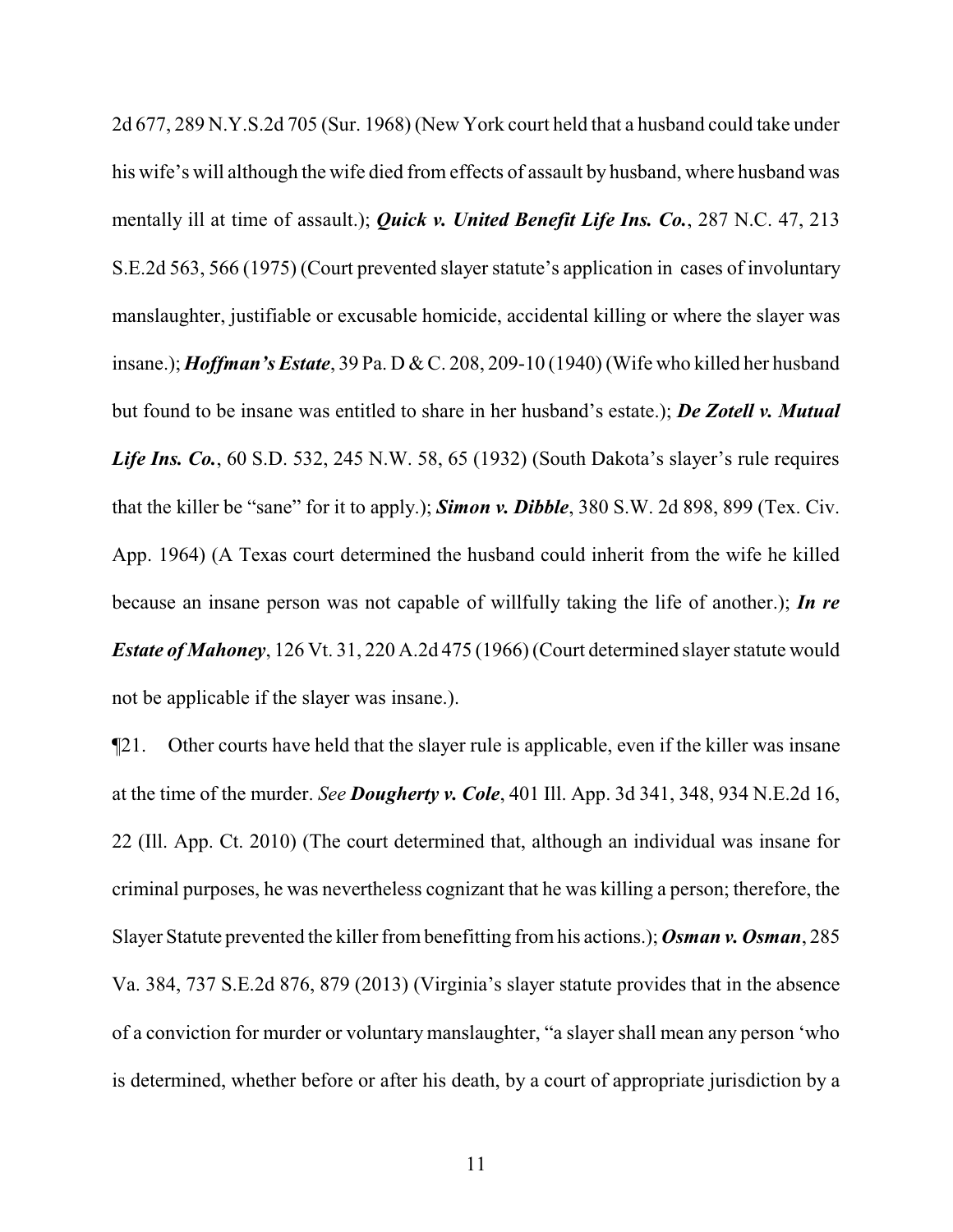preponderance ofthe evidence to have committed [murder or voluntarymanslaughter].'" The court determined that the stipulated evidence clearly demonstrated that Osman intended to kill his mother; therefore, he should not be allowed to profit from his wrongdoing."); *In re Estate of Kissinger*, 166 Wash. 2d 120, 122, 132, 206 P.3d 665, 666, 671 (2009) (The court held that a not-guilty-by-reason-of-insanity verdict is not a complete defense to the slayer statute. "An action under the slayer statute is civil, and the determination of whether a slaying was willful and unlawful must be made in civil court notwithstanding the result of any criminal case. A finding of not guilty by reason of insanity does not make an otherwise unlawful act lawful." The court determined that Hoge's actions were willful and unlawful when he killed his mother, and Hoge was barred from recovering from his mother's estate.). ¶22. It is clear from well-established precedent that willful is synonymous with intentionally, knowingly, deliberately, and purposely. In order for the Slayer Statute to apply to this case, John must have acted willfully in killing his mother. The record reveals that John has suffered from hallucinations and delusions for more than two decades. He has been diagnosed as a paranoid schizophrenic. John's thoughts are disorganized and very difficult to understand, and he often speaks in "word salad," which means that he uses words that are unrelated and disconnected. However, the record is silent as to John's mental state at the time of the killing.

¶23. In this matter of first impression, this Court concludes that Mississippi should follow the majority of states and holds that the Slayer Statute requires a finding of *willful* conduct to preclude a person from inheriting from his or her victim. Because an insane person lacks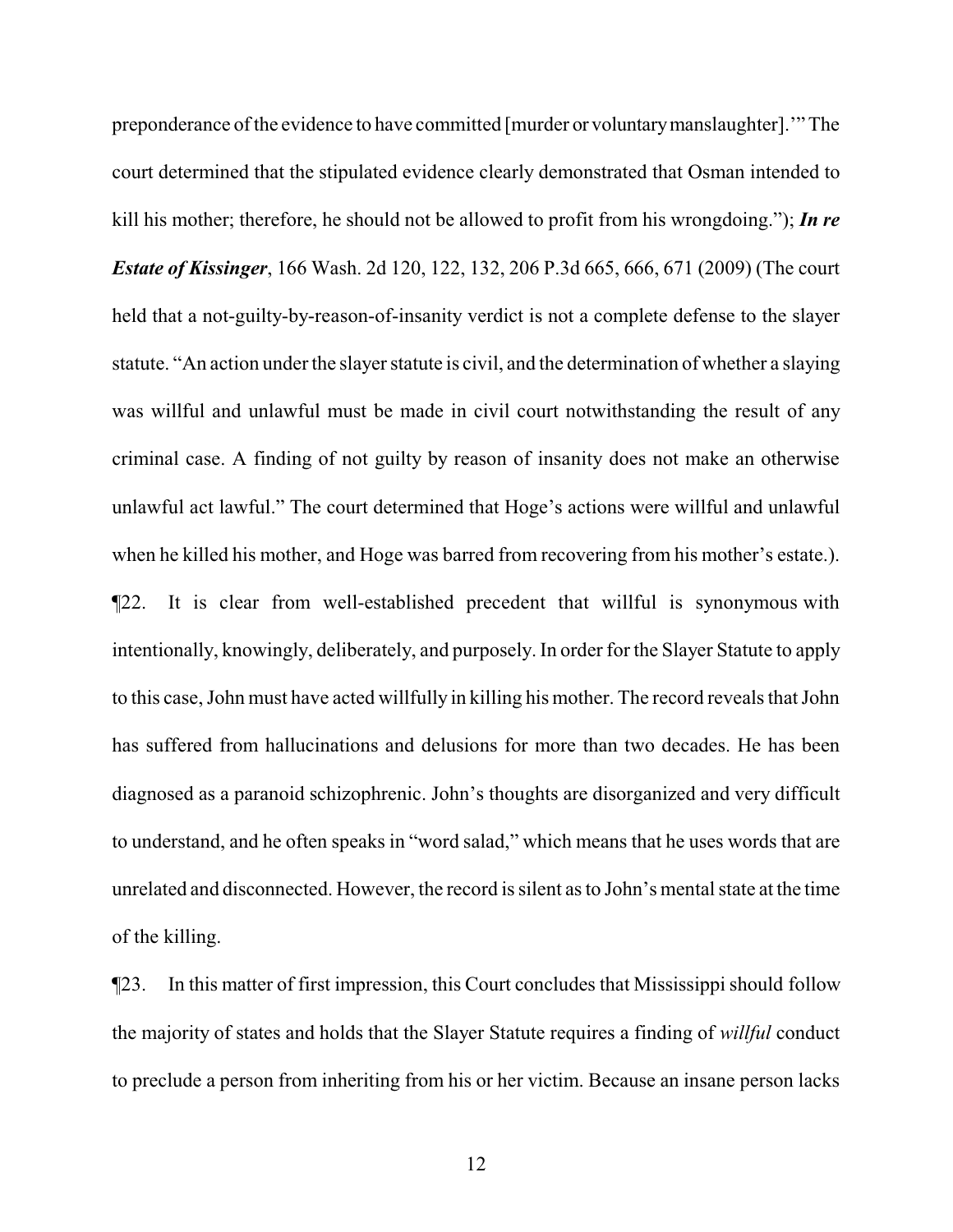the requisite ability willfully to kill another person, the Slayer Statute is not applicable in cases where the killer is determined to be insane at the time of the killing.

[T]he words used by Mr. Justice Nelson, when Chief Justice of New York, said that "self-destruction by a fellow being bereft of reason can with no more propriety be ascribed to the act of his own hand than to the deadly instrument that may have been used by him for the purpose," and "was no more his act, in the sense of the law, than if he had been impelled by irresistible physical force."

*Great S. Life Ins. Co. v. Campbell*, 148 Miss. 173, 114 So. 262, 263-64 (1927) (quoting *Manhattan Life Ins. Co. v. Broughton*, 109 U.S. 121, 132, 3 S. Ct. 99, 105, 27 L. Ed. 878 (1883)).

¶24. While this result is grounded in legal precedent, it may prove to be unsettling to some. However, it is not the duty of this Court to determine public policy. If the law as it now exists is in need of change, that task is for the Legislature.

## **CONCLUSION**

¶25. Based upon this Court's holding that the Slayer Statute requires a finding of *willful* conduct in order to preclude a person from inheriting from his or her victim, this judgment is reversed and the case is remanded for a hearing to determine John's mental status at the time of the murder and whether he wilfully caused Joan's death. The Slayer Statute will be applicable only if it is proven that, at the time of the murder, John's actions were willful. The chancellor is instructed that " all evidence which will throw any light on the issue of whether or not this killing was willful is competent and admissible." *Henry*, 50 So. 2d at 923.

## ¶26. **REVERSED AND REMANDED.**